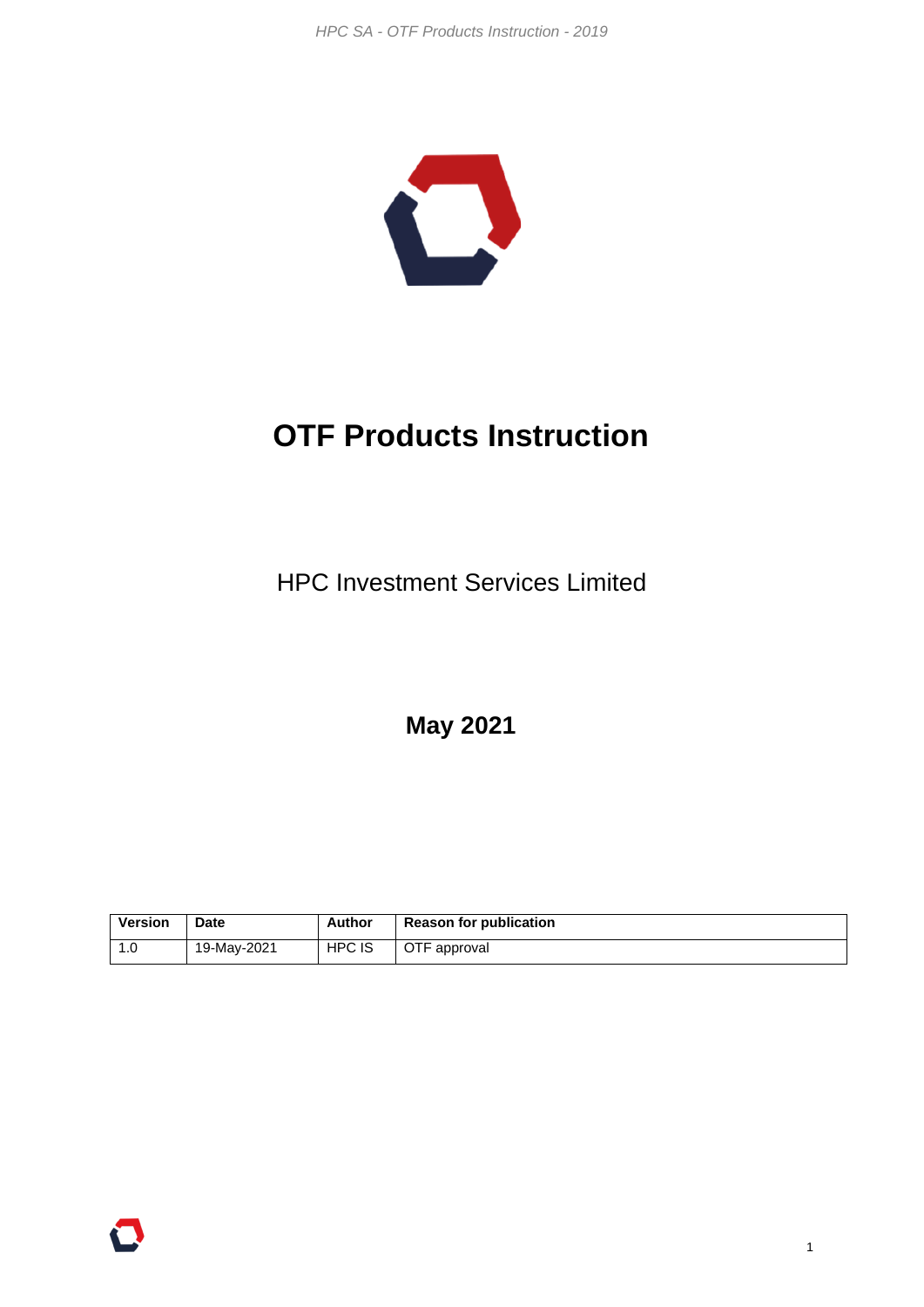# Table of contents

| 1 <sub>1</sub> |      |  |
|----------------|------|--|
| 2.             |      |  |
| 3.             |      |  |
| 4.             |      |  |
| 5.             |      |  |
|                | 5.1. |  |
|                | 5.2. |  |
|                | 5.3. |  |
|                | 5.4. |  |
|                | 5.5. |  |
|                | 5.6. |  |
|                | 5.7. |  |
| 6.             |      |  |
|                | 6.1. |  |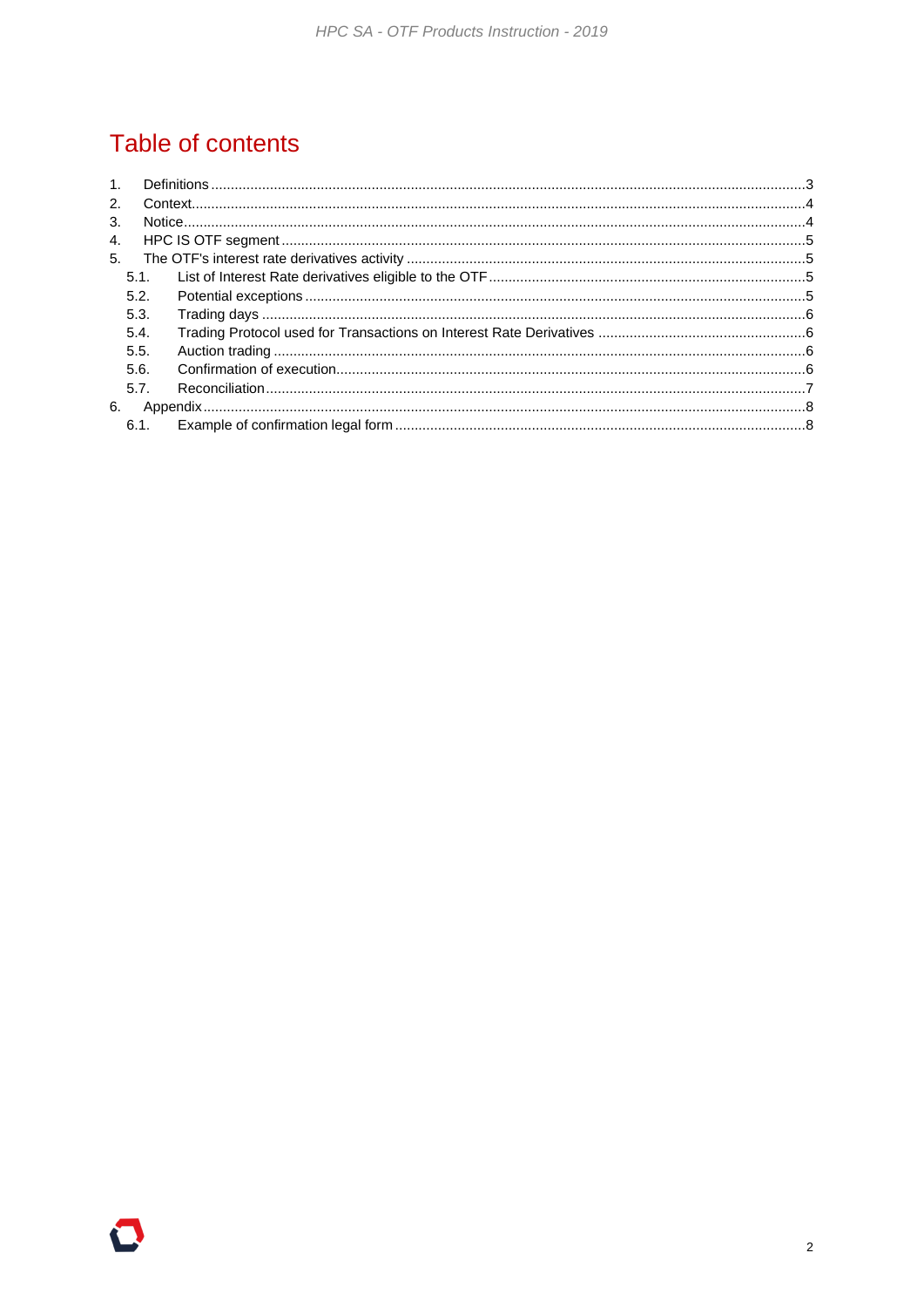# <span id="page-2-0"></span>**1. Definitions**

In this appendix, the following words have the corresponding meanings, in addition to the definitions contained in the Instruction.

|                            | "Actual/360" or "ACT/360" means a convention, used in the money markets             |
|----------------------------|-------------------------------------------------------------------------------------|
|                            | for short-term currency lending, including the US dollar and the Euro, and          |
|                            | applied in the monetary policy operations of the ESCB [European System of           |
| ACT/360                    |                                                                                     |
|                            | Central Banks]. It is the convention used with Repurchase agreements. Each          |
|                            | month is processed normally and the year is assumed to be 360 days. For             |
|                            | example, over the period February 1, 2017 to April 1, 2017, the Factor is 59        |
|                            | days, divided by 360 days.                                                          |
| ACT/365F                   | means an interest calculation, where a year is assumed to be 365 days.              |
|                            | Actual number of days between dates is used.                                        |
|                            | means an interest rate swap, in which the cash flows that are exchanged             |
| <b>Basis Swap</b>          | between each party are different types of floating rates or prices.                 |
|                            | 'Cross Currency Swap' or 'CCS' means an interest rate swap where the                |
| <b>CCS</b>                 | interest payments are in two different currencies and the exchange rate. The        |
|                            |                                                                                     |
|                            | notional exchanges are materialised there.                                          |
| Client                     | means any person that has been authorized pursuant to the Rules to Trade            |
|                            | on the OTF. The Client shall follow the Rules.                                      |
| <b>FCA</b>                 | Means the Financial Conduct Authority                                               |
|                            | 'Forward Rate Agreement' or 'FRA' means OTC contract, similar to a future           |
| <b>FRA</b>                 | contract, but where the tenor of the contract is bespoke to that specific           |
|                            | contract.                                                                           |
| IB chat (or equivalent)    | means Bloomberg's electronic messaging system.                                      |
|                            | means the International Monetary Market; it is a division of the Chicago            |
|                            | Commodity Exchange, which manages foreign exchange trading, as well as              |
|                            |                                                                                     |
| <b>IMM</b>                 | interest rate futures and options. Delivery or Trading months are March,            |
|                            | June, September and December with delivery on the third Wednesday of the            |
|                            | contract month. If the third Wednesday is not a business day, then delivery         |
|                            | is made on the next business day. Same as above, but with Monday for GBP.           |
|                            | 'Interest Rate Swap' or 'IRS' means an agreement to exchange interest rate          |
|                            | cash flows, calculated on a notional principal amount, at specified intervals       |
|                            | (payment dates) during the life of the agreement. Each party's payment              |
|                            | obligation is computed using a different interest rate. In an interest rate swap,   |
| <b>IRS</b>                 | the notional principal is never exchanged. Although there are no                    |
|                            | standardized swaps, a plain vanilla swap typically refers to a generic interest     |
|                            |                                                                                     |
|                            | rate swap in which one party pays a fixed rate and one party pays a floating        |
|                            | rate (usually Libor or Euribor). Since only the net difference in interest is paid, |
|                            | there is a limited counterparty risk.                                               |
| MarkitWire (or equivalent) | means an electronic tool for confirming derivatives trading                         |
|                            | means the regulation No 600/2014 of the European Parliament and of the              |
| <b>MiFIR</b>               | Council of 15 May 2014.                                                             |
| MiFID II                   | means the Markets in Financial Instruments Directive No 2014/65/UE (MIFID           |
|                            | II) (effective from January 3rd, 2018), read in conjunction with The Markets        |
|                            | in Financial Instruments (Amendment) (EU Exit) Regulations 2018.                    |
|                            | 'Overnight Indexed Swap' or 'OIS' means a type of interest rate swap where          |
|                            |                                                                                     |
|                            | payments based on a fixed rate of interest are exchanged for payments               |
| <b>OIS</b>                 | based on a variable ('floating') rate. Since only the net difference in interest    |
|                            | is paid, there is a limited counterparty risk An OIS rate is based on a daily       |
|                            | overnight rate, typically a central bank rate.                                      |
| HPC IS                     | means HPC Investment Services Limited, an authorised investment                     |
|                            | company, regulated by the FCA, operator of the OTF.                                 |
|                            | means the markets operated through the OTF by HPC IS using its System(s)            |
| Platform                   | and driven by different processes and negotiation protocols (hybrid or              |
|                            | electronic way of trading).                                                         |
|                            | means a firm bid or ask price, achievable for a specified Product and for a         |
| Order                      |                                                                                     |
|                            | given size.                                                                         |

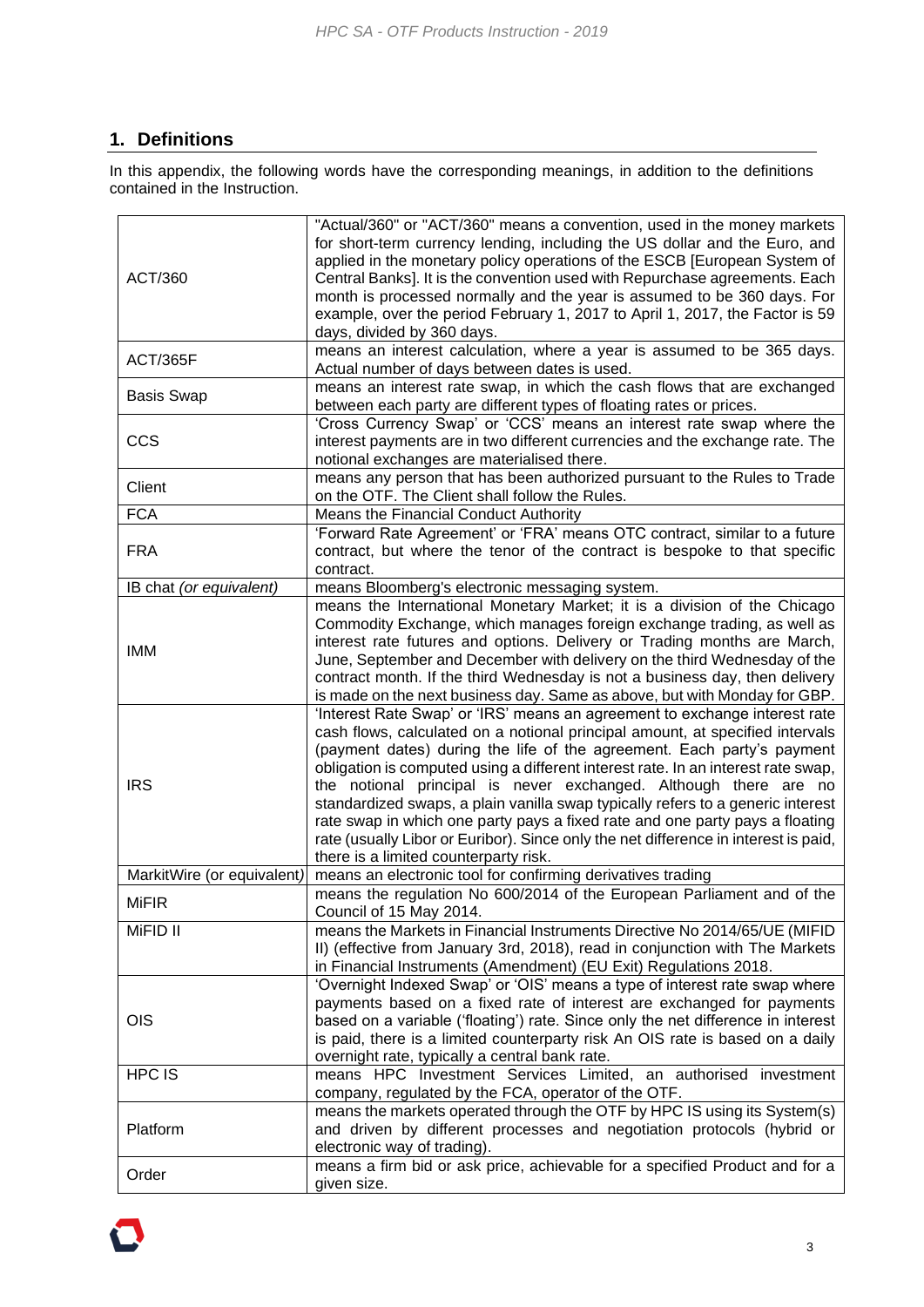| <b>OTF</b>                         | 'Organised Trading Facility' or 'OTF' means an organised trading facility as<br>defined in Article 4(1)(23) of Directive No 2014/65/EU. Here, the OTF refers                                                                                                                                                          |
|------------------------------------|-----------------------------------------------------------------------------------------------------------------------------------------------------------------------------------------------------------------------------------------------------------------------------------------------------------------------|
|                                    | to the system, operated by the Operator.                                                                                                                                                                                                                                                                              |
| <b>OTF Operator on Interest</b>    | means the Operator Team dedicated to interest rate derivatives trading                                                                                                                                                                                                                                                |
| rate derivatives                   | activities other than swaptions.                                                                                                                                                                                                                                                                                      |
| Product                            | means any product, asset, financial instruments traded on the OTF.                                                                                                                                                                                                                                                    |
| HPC<br>eTrading<br>UK.<br>Platform | means an electronic trading platform for the entry and confirmation of trading<br>on financial instruments                                                                                                                                                                                                            |
| <b>Rules</b>                       | means any Rule, adopted or amended, from time to time, by the Operator,<br>relating to or in respect of the operation of or activity carried out on the OTF.                                                                                                                                                          |
| Swap                               | means a Derivative Product, in which two counterparties exchange a series<br>of cash flow with each other. These streams are known as the legs of the<br>swap and are calculated by reference to a notional amount.                                                                                                   |
| Swaption                           | means a Swap Option; the choice to enter into an interest rate swap or any<br>other type of swap. In exchange for an option premium, the buyer gains the<br>right but not the obligation to enter into a specified swap agreement with the<br>issuer on a specified future date.                                      |
| TARGET closing days                | means days when the Trans-European Automated Real-time Gross<br>settlement Express Transfer (TARGET) system will be closed, in addition to<br>Saturdays and Sundays:<br>New Year's Day, Good Friday (Catholic/Protestant), Easter Monday<br>(Catholic/Protestant), 1 May (Labour Day), Christmas Day and 26 December. |
| VCON (or equivalent)               | means an electronic Trade confirmation via Bloomberg.                                                                                                                                                                                                                                                                 |

All terms, beginning with a capital letter, which are not defined differently in these Instructions, shall have the meaning assigned to them in the General Rulebook of the HPC IS OTF or in the General Trading Conditions of the OTCex Group. A reference to persons in these Instructions shall include a reference to legal persons and natural persons, as the context requires.

### <span id="page-3-0"></span>**2. Context**

The purpose of this document (the "Products Instruction") is to define the operating principles that govern the processing of financial instruments (the "Product") in the OTF. It sets out additional Rules for participation and trading of the Product on the OTF, to ensure that the activity runs smoothly.

The contents of these Product Instructions have been approved by HPC IS.

Where indicated, certain Rules, contained in these Instructions, have a specific application to the Product. The Rules are binding on all Clients.

Clients will be responsible at all times for the fulfilment of any applicable transaction reporting obligations.

#### <span id="page-3-1"></span>**3. Notice**

The HPC IS OTF only facilitates trading in financial instruments falling under the categories of interest rate or currency derivatives, or Swaptions; inflation-linked derivatives and bonds.

Specific Derivatives, falling within the framework of the Trading Obligation of the UK EMIR Regulation [UK - European Market Infrastructure Regulation] and thus necessarily tradable on a Trading Platform, will be accessible through our OTF Platform (i.e. as certain Interest Rate Swaps, or Derivatives eligible for clearing under the EMIR Regulation).

The exhaustive list of Financial Instruments, eligible for trading on the HPC IS OTF, is included in the OTF General Rule Book.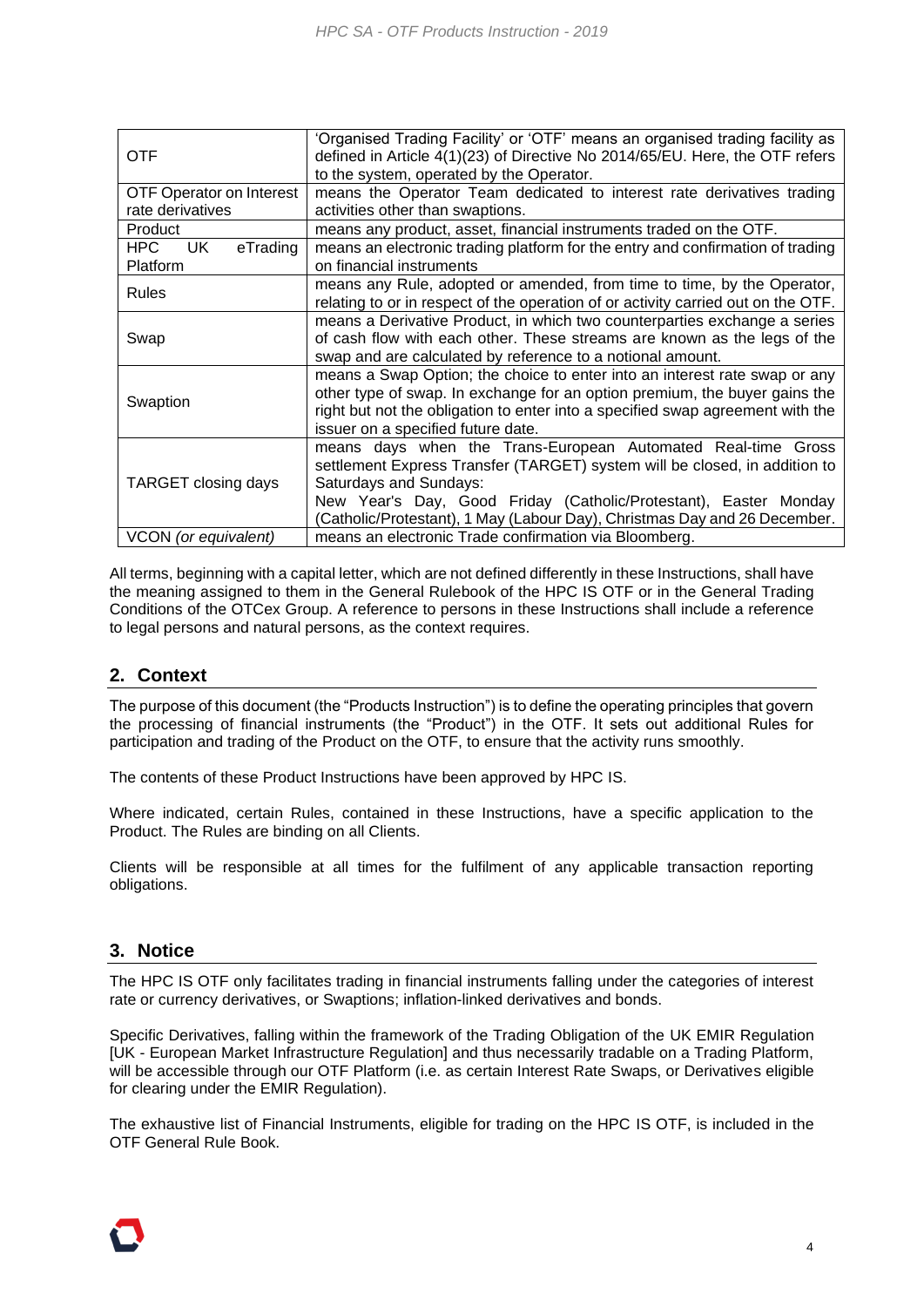These Product Instructions should be read in conjunction with the OTF General Rulebook. These instructions describe the general provisions, relating to the main implementing rules for the asset classes of financial instruments that may be permitted on the OTF.

HPC IS has the right to add, delete or suspend "Non-Equity" Instruments eligible for the Platform. These Product Instructions may therefore be amended accordingly.

The list of Financial Instruments tradable on the HPC IS OTF Platform will be communicated through the OTCex Group website and changes to the list will be communicated to OTF Clients on an ongoing basis.

### <span id="page-4-0"></span>**4. HPC IS OTF segment**

The financial instruments of HPC IS OTF are offered in a single segment.

| <b>Segment</b> | <b>MIC</b>  | Products (1)            | <b>Trading protocol</b> | <b>Trading system</b>  |
|----------------|-------------|-------------------------|-------------------------|------------------------|
|                |             | Interest<br>and<br>rate |                         |                        |
|                |             | currency derivatives    |                         |                        |
| Hybrid         | <b>HPSO</b> | Swaptions               | Hybrid / Electronic     | <b>HPC UK eTrading</b> |
|                |             | Inflation derivatives   |                         |                        |
|                |             | <b>Bonds</b>            |                         |                        |

#### <span id="page-4-2"></span><span id="page-4-1"></span>**5. The OTF's Rate Derivatives activity**

#### **5.1.List of Rate derivatives eligible to the OTF**

The agreement concerns the Financial Products mentioned in the table below.

| Product Type | Instruments in scope                                                               | Segment /<br><b>System</b>         | <b>MIC Code</b> |
|--------------|------------------------------------------------------------------------------------|------------------------------------|-----------------|
| Rates        | Interest rate derivatives<br>Interest rate swaptions<br>Inflation rate derivatives | Hybrid /<br><b>HPC UK eTrading</b> | <b>HPSO</b>     |

The list of products eligible to HPC IS OTF shall not be deemed exhaustive and HPC IS has the discretion to remove or add new Products in its list of OTF eligible Products.

<span id="page-4-3"></span>Derivatives admitted to clearing, which are subject to the trading requirement, will be available through our OTF Platform thereby allowing HPC IS's OTF Clients to meet the trading requirements under MiFID II.

### **5.2.Potential exceptions**

HPC IS notes that Financial Instruments other than those eligible for clearing may be subject to a Trading Obligation in the future following regulatory decisions from the FCA. The Operator acknowledges that the above-mentioned list may evolve depending on new regulatory provisions and/or business practices.

Without prejudice to the above list, the OTF Operator on Rate Derivatives would be likely to redirect a transaction, based on non-eligible Derivatives (i.e. Financial Instruments not included in the above list) to the OTF unless otherwise indicated by the Client.

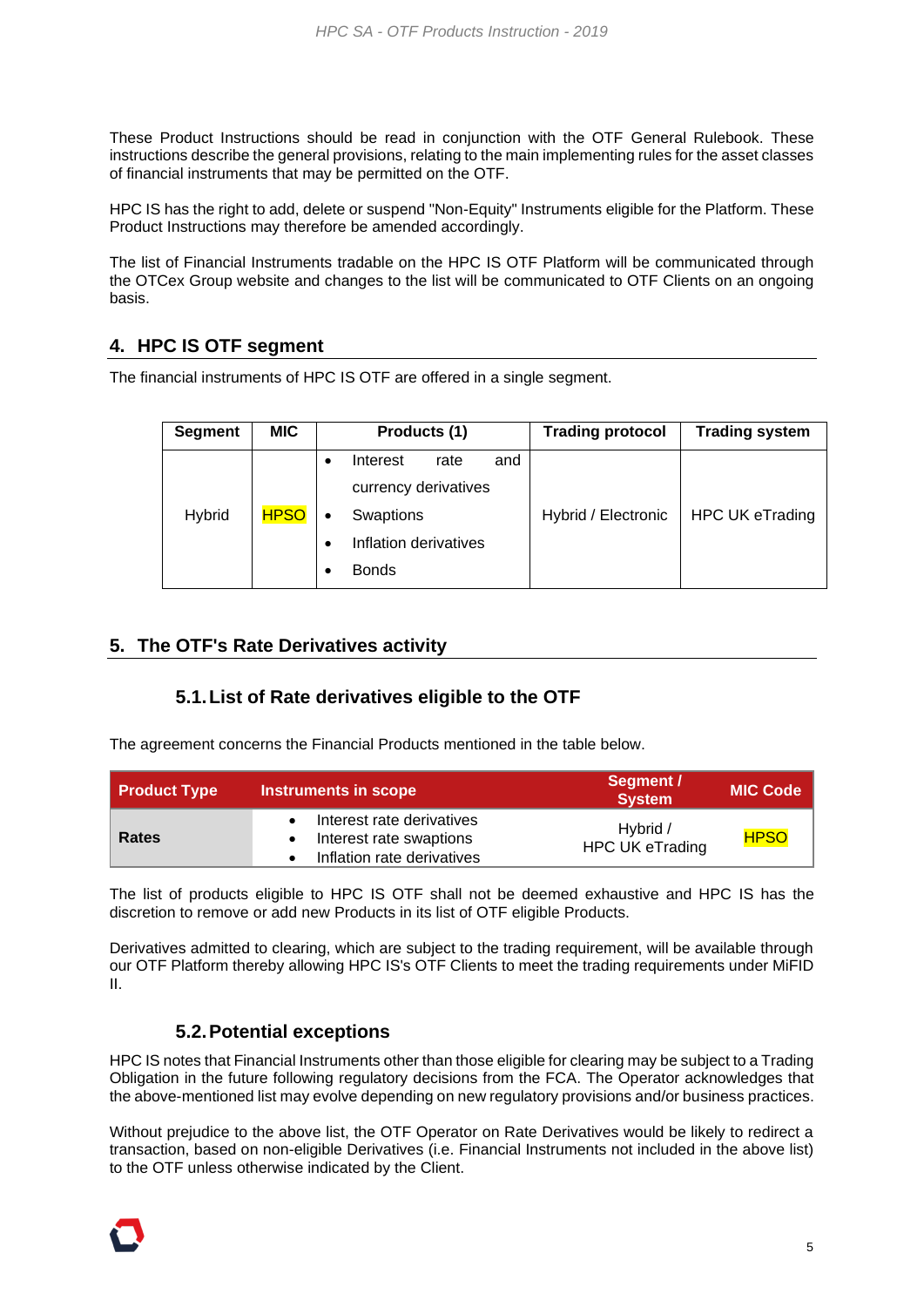In such a case, the client will be subject to the rules set up by the OTF General Rulebook and the present document.

Otherwise, the OTF Operator on Rate Derivatives may not be able to process Orders for unusual Financial Instruments. This situation may arise for technical purposes and/or when good matching conditions are not provided by the OTF.

The following factors are usually taken into account when placing an order in the OTF:

- Size of the order:
- Market fluctuations (uncorrelated price);

As mentioned in the OTF General Rule Book, the OTF Operator on Interest Rate Derivatives has a discretionary right not to place an Order on the OTF.

<span id="page-5-0"></span>In these circumstances, the Client will be informed of the "non-OTF trading process".

# **5.3.Trading days**

<span id="page-5-1"></span>Details of Trading Hours can be found in the OTF General RuleBook.

#### **5.4.Trading Protocol used for Transactions on Rate Derivatives**

Transactions in Rate Derivatives in the HPC IS OTF will always be executed in Name give-up. They may be traded through:

- the hybrid protocol or,
- the electronic protocol,

<span id="page-5-2"></span>described in the OTF General Rulebook.

#### **5.5.Auction trading**

In the context of trading under hybrid or electronic protocols, the OTF Operator may organise:

- A continuous auction trading session on its Platform;
	- $\circ$  A spot auction may occur as part of the continuous auction session. Further detail regarding this is contained within the Functioning of the OTF document.
- From time to time, on his own initiative or at the request of the Clients, an electronic auction

trading session over a limited period of time at a mid-market price in order to optimise liquidity.

During this period, the continuous session is interrupted. It is restored once the periodic auction

session is completed. There may be multiple auction trading sessions on any Trading Day.

<span id="page-5-3"></span>In both cases, order matching is performed automatically by the Platform.

#### **5.6.Confirmation of execution**

Once the OTF Operator on Interest Rate Derivatives has found counterparties and matched the characteristics of the Order (voice and hybrid modes) or the orders have been automatically matched (electronic mode), execution is pre-confirmed to the counterparties of each "leg" of the transaction according to the communication protocols in place depending on the trading modes used (Voice, Bloomberg message, electronic platform messaging or any other protocol that meets the client's needs).

As soon as a trade on interest rate derivatives is executed, the OTF Operator creates and then electronically issues a MarkitWire transaction confirmation. If the Instrument is not supported by MarkitWire or if the Client does not have access to MarkitWire, a confirmation email will be sent to the counterparties. In addition, for interest rate derivatives traded using the hybrid protocol or the electronic protocol when supported by the HPC UK eTrading platform, the Markit transaction confirmation is generated and sent electronically by the platform.

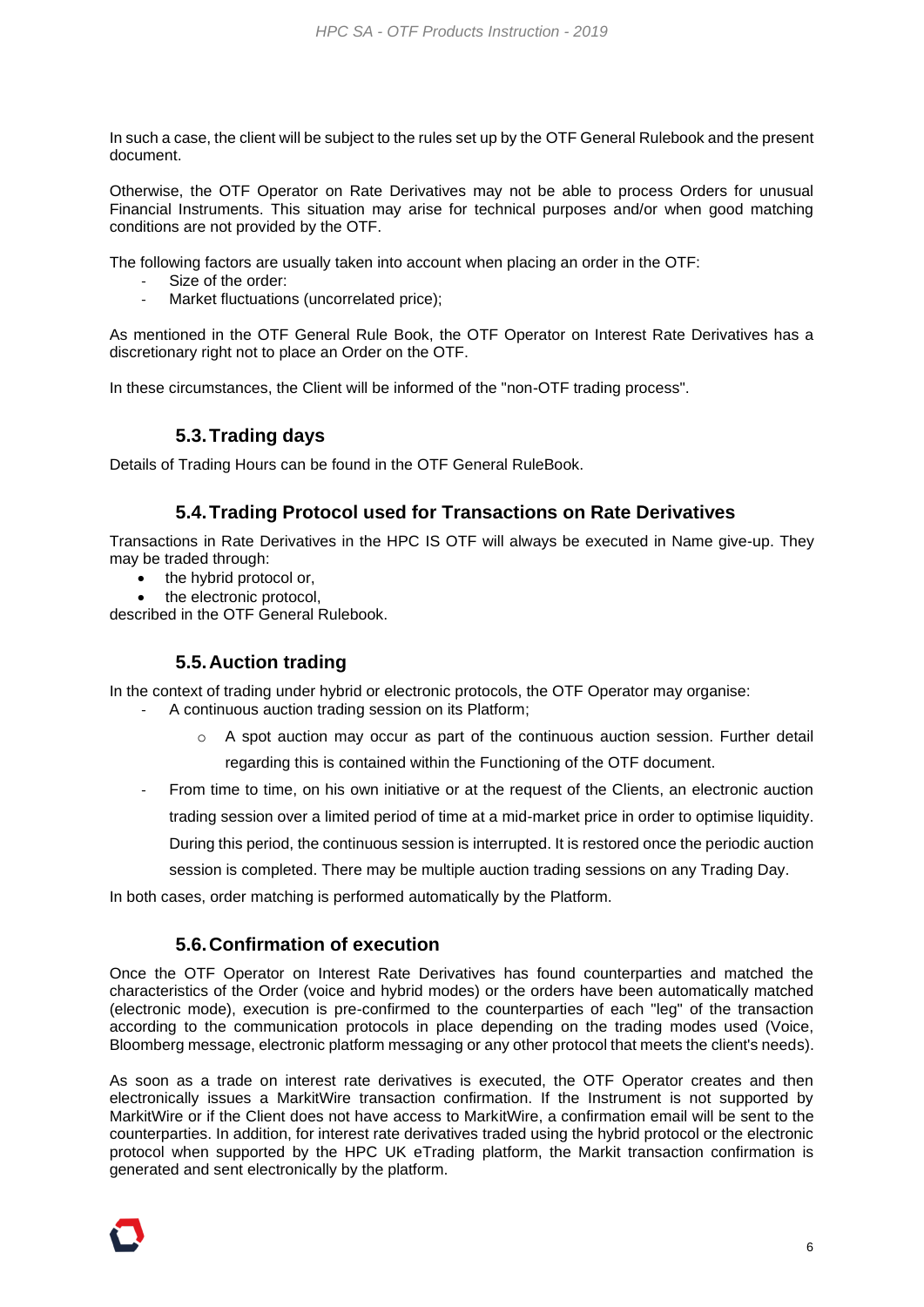### **5.7.Reconciliation**

<span id="page-6-0"></span>Counterparties receive and electronically validate the trade confirmation in MarkitWire (if the Instrument is not supported by MarkitWire or if the Client does not have access to MarkitWire, the trade confirmation will be received by email).

The electronic confirmation of the trade is then recorded in the OTF's post-trade registration system.

Finally, the OTF's post-trade registration system allows transaction reports to be prepared in accordance with regulatory requirements.

# **6. OTF's Debt Securities and Bonds activity**

### **6.1.List of Bonds eligible to the OTF**

The agreement concerns the Financial Products mentioned in the table below.

| <b>Product Type</b> | Instruments in scope (1)                                                                                                                                                                                                                                                   | Segment /<br><b>System</b>         | <b>MIC Code</b> |
|---------------------|----------------------------------------------------------------------------------------------------------------------------------------------------------------------------------------------------------------------------------------------------------------------------|------------------------------------|-----------------|
| <b>Bonds</b>        | Government bonds (core)<br>Government bonds (emerging)<br>$\bullet$<br>Covered bonds<br>Corporate bonds<br>Sovereign bonds (SSC)<br>٠<br>Inflation bonds<br>$\bullet$<br>Public agency bonds<br>٠<br>Other bonds (negotiable Debt<br>$\bullet$<br>Securities, High Yields) | Hybrid /<br><b>HPC UK eTrading</b> | <b>HPSO</b>     |

(1) When trades include combinations of financial instruments, some of which are tradable on regulated markets (package), they are traded outside the OTF

The list of Debt Securities, eligible for the HPC IS OTF, is not exhaustive and HPC IS has the right to delete or add new Bonds in its list of Products eligible for the OTF.

Any other Products, falling within the Debt Securities asset category, may be added by HPC IS from time to time.

### **6.2. Potential exceptions**

Without prejudice to the above list, the OTF Operator on Debt Securities may redirect a transaction, based on non-eligible Financial Instruments (i.e., Financial Instruments not included in the above list) to the OTF unless otherwise specifically instructed by the Client.

In such a case, the Client shall be subject to the Rules, as set out in the General Rules Book and this document.

Otherwise, the OTF Operator on Debt Securities may not be able to process Orders for unusual Financial Instruments. This situation may arise for technical purposes and/or when good matching conditions are not provided by the OTF.

As mentioned in the General Rule Book, the OTF Operator on Debt Securities has a discretionary right not to place an Order on the OTF.

In these circumstances, the Client will be informed of the "non-OTF trading process".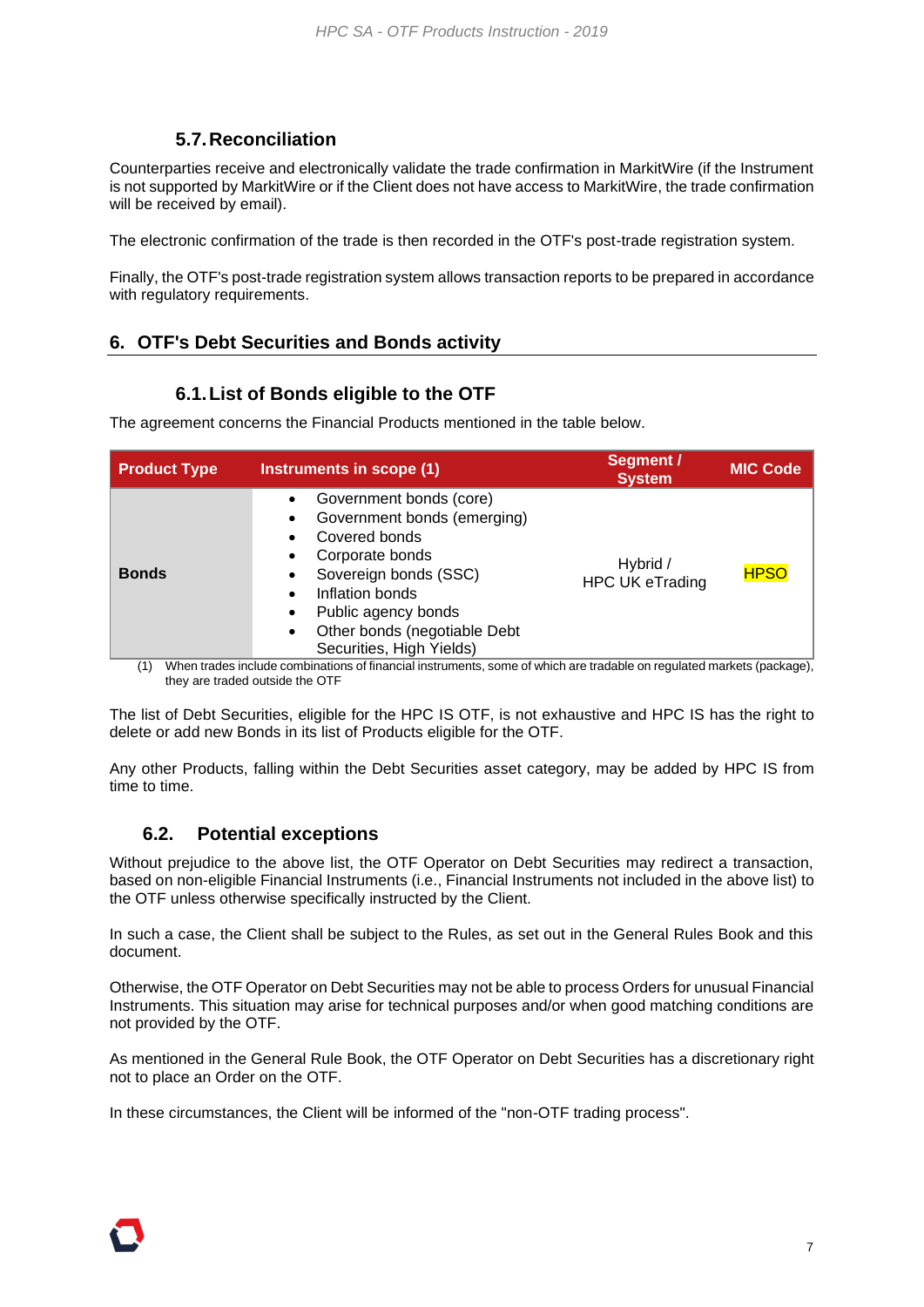# **6.3.Trading day**s

Details of Trading Hours can be found in the General RuleBook.

#### **6.4.Trading Protocol used for Transactions on Debt Securities and Bonds.**

Transactions on Debt Securities and Bonds will always be executed through HPC IS's own account (matched principal trading), unless otherwise requested by the Client. Transactions in Debt Securities and Bonds may be traded according to the desks concerned by means of:

- the hybrid protocol or,
- the electronic protocol.

described in the General Rulebook.

### **6.5.Auction trading**

In the context of trading under hybrid or electronic protocols, the OTF Operator organises:

- A continuous auction trading session on its Platform;
	- $\circ$  A spot auction may occur as part of the continuous auction session. Further detail

regarding this is contained within the Functioning of the OTF document

- From time to time, on his own initiative or at the request of the Clients, an electronic auction

trading session over a limited period of time at a mid-market price in order to optimise liquidity.

There may be multiple Auction Trading Sessions on any Trading Day.

In both cases, order matching is performed automatically by the Platform.

### **6.6.Confirmation of execution**

Once the OTF operator for Debt Securities has found counterparties and matched the order characteristics (hybrid mode) or the orders have been automatically matched (electronic mode), execution is pre-confirmed by voice, Bloomberg message or any other protocol accepted by the client.

Once a Transaction is executed on the OTF Platform, an electronic confirmation (Bloomberg VCON or other) is created and sent to the counterparties. In addition, the transaction confirmation is generated and sent electronically by the platform.

### **6.7.Reconciliation**

The electronic confirmation of the trade is then automatically recorded in the OTF's post-trade registration system.

The OTF's Back Office then sends trading instructions to the custodian and final confirmations to the Counterparty Back Office.

Finally, the OTF's post-trade registration system allows transaction reports to be prepared in accordance with regulatory requirements.

### <span id="page-7-1"></span><span id="page-7-0"></span>**7. Appendix**

### **7.1.Example of confirmation legal form**

MarkitWire OIS Deal Ticket

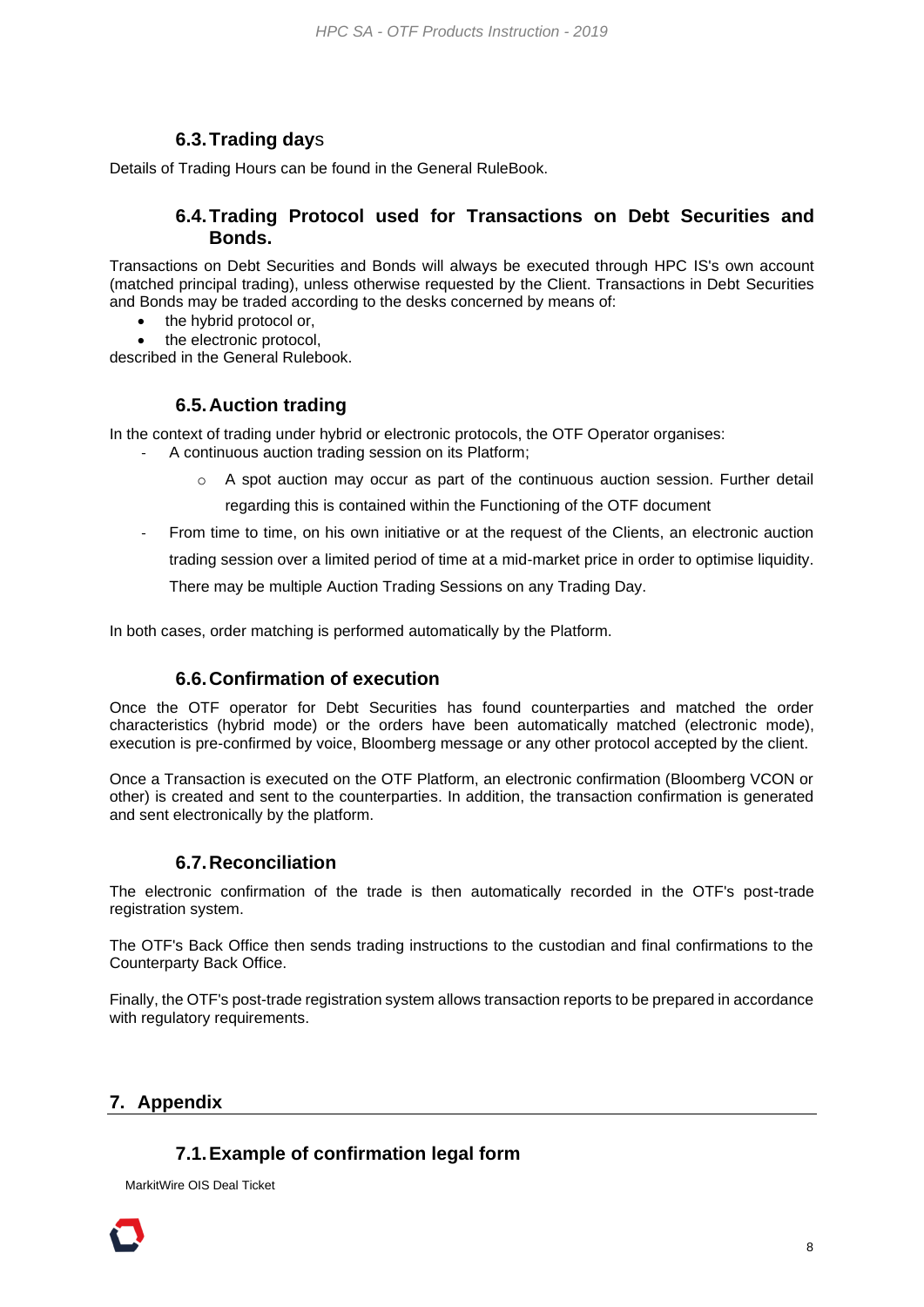| MarkitWire Trade Id:                                                                                                                                                                                                                                                                                                                        | 79964880 Ver. 1                                                 | Contract<br>State:                                              | New (Pending) |                                                                    |
|---------------------------------------------------------------------------------------------------------------------------------------------------------------------------------------------------------------------------------------------------------------------------------------------------------------------------------------------|-----------------------------------------------------------------|-----------------------------------------------------------------|---------------|--------------------------------------------------------------------|
| <b>Trade Version Timestamp:</b>                                                                                                                                                                                                                                                                                                             | May 17, 2017 at 04:22:41 (GMT + 2 hours)                        |                                                                 |               |                                                                    |
| <b>Original Trade Date:</b>                                                                                                                                                                                                                                                                                                                 | May 17, 2017                                                    |                                                                 |               |                                                                    |
| Internal Trade Id:                                                                                                                                                                                                                                                                                                                          | 170520171622                                                    |                                                                 |               |                                                                    |
| <b>Summary</b><br>000<br>J.P.<br>Morgan<br><b>Securities</b><br><b>FIXED</b><br>$-0.218000\%$<br><b>EUR</b><br>150<br>000<br>plc<br>pays<br>on<br>International<br><b>FLOATING</b><br>EUR-EONIA-OIS-COMPOUND<br>000<br><b>Nomura</b><br><b>PIC</b><br><b>EUR</b><br>150<br>000<br>pays<br>on<br>Effective from May 21, 2018 to May 21, 2019 |                                                                 |                                                                 |               |                                                                    |
| <b>FIXED AMOUNTS:</b>                                                                                                                                                                                                                                                                                                                       |                                                                 |                                                                 |               |                                                                    |
| <b>Fixed Rate Payer:</b>                                                                                                                                                                                                                                                                                                                    | J.P. Morgan Securities plc                                      |                                                                 |               |                                                                    |
| <b>Notional Amount:</b>                                                                                                                                                                                                                                                                                                                     | EUR 150 000 000                                                 |                                                                 |               |                                                                    |
| <b>Payment Frequency:</b>                                                                                                                                                                                                                                                                                                                   | Annually                                                        |                                                                 |               |                                                                    |
| <b>Effective Date:</b>                                                                                                                                                                                                                                                                                                                      | May 21, 2018                                                    | Eff Date Adjustment:                                            |               | None                                                               |
| <b>Termination Date:</b>                                                                                                                                                                                                                                                                                                                    | May 21, 2019                                                    | Term Date Adjustment:                                           |               | Carry forward to the next business<br>day unless you change months |
|                                                                                                                                                                                                                                                                                                                                             |                                                                 | Term Date Bus Days:                                             |               | <b>TARGET</b>                                                      |
| Rolls on:                                                                                                                                                                                                                                                                                                                                   | 21 st of month                                                  |                                                                 |               |                                                                    |
| Fixed Rate:                                                                                                                                                                                                                                                                                                                                 | $-0,218000%$                                                    |                                                                 |               |                                                                    |
| Fixed Rate Day Count Fraction:                                                                                                                                                                                                                                                                                                              | ACT/360                                                         |                                                                 |               |                                                                    |
| Calc Period End Dates Adjustment:                                                                                                                                                                                                                                                                                                           |                                                                 |                                                                 |               | Carry forward to the next business day unless you change months    |
| Calc Period Business Days:                                                                                                                                                                                                                                                                                                                  | <b>TARGET</b>                                                   |                                                                 |               |                                                                    |
| Payment Dates Adjustment:                                                                                                                                                                                                                                                                                                                   | Carry forward to the next business day unless you change months |                                                                 |               |                                                                    |
| <b>Payment Business Days:</b>                                                                                                                                                                                                                                                                                                               | <b>TARGET</b>                                                   |                                                                 |               |                                                                    |
| Payment Relative to:                                                                                                                                                                                                                                                                                                                        | <b>Calculation Period End Date</b>                              |                                                                 |               |                                                                    |
| Payment Lag:                                                                                                                                                                                                                                                                                                                                | 1 Business Day                                                  |                                                                 |               |                                                                    |
| <b>FLOATING AMOUNTS:</b>                                                                                                                                                                                                                                                                                                                    |                                                                 |                                                                 |               |                                                                    |
| <b>Floating Rate Payer:</b>                                                                                                                                                                                                                                                                                                                 | Nomura International PIc                                        |                                                                 |               |                                                                    |
| <b>Notional Amount:</b>                                                                                                                                                                                                                                                                                                                     | EUR 150 000 000                                                 |                                                                 |               |                                                                    |
| <b>Payment Frequency:</b>                                                                                                                                                                                                                                                                                                                   | Annually                                                        |                                                                 |               |                                                                    |
| <b>Effective Date:</b>                                                                                                                                                                                                                                                                                                                      | May 21, 2018                                                    | Eff Date Adjustment:                                            |               | None                                                               |
| <b>Termination Date:</b>                                                                                                                                                                                                                                                                                                                    | May 21, 2019                                                    | Term Date Adjustment:                                           |               | Carry forward to the next business<br>day unless you change months |
|                                                                                                                                                                                                                                                                                                                                             |                                                                 | Term Date Bus Days:                                             |               | <b>TARGET</b>                                                      |
| Rolls on:                                                                                                                                                                                                                                                                                                                                   | 21 st of month                                                  |                                                                 |               |                                                                    |
| <b>Reset Frequency:</b>                                                                                                                                                                                                                                                                                                                     | Annually                                                        |                                                                 |               |                                                                    |
| <b>Floating Rate Option:</b>                                                                                                                                                                                                                                                                                                                | EUR-EONIA-OIS-COMPOUND                                          |                                                                 |               |                                                                    |
| Spread:                                                                                                                                                                                                                                                                                                                                     | None                                                            |                                                                 |               |                                                                    |
| <b>Initial Floating Rate:</b>                                                                                                                                                                                                                                                                                                               | None                                                            |                                                                 |               |                                                                    |
| Floating Rate Day Count Fraction:                                                                                                                                                                                                                                                                                                           | ACT/360                                                         |                                                                 |               |                                                                    |
| Calc Period End Dates Adjustment:                                                                                                                                                                                                                                                                                                           | Carry forward to the next business day unless you change months |                                                                 |               |                                                                    |
| Calc Period Business Days:                                                                                                                                                                                                                                                                                                                  | <b>TARGET</b>                                                   |                                                                 |               |                                                                    |
| Payment Dates Adjustment:                                                                                                                                                                                                                                                                                                                   |                                                                 | Carry forward to the next business day unless you change months |               |                                                                    |
| <b>TARGET</b><br><b>Payment Business Days:</b>                                                                                                                                                                                                                                                                                              |                                                                 |                                                                 |               |                                                                    |
| Payment Relative to:                                                                                                                                                                                                                                                                                                                        | <b>Calculation Period End Date</b>                              |                                                                 |               |                                                                    |
| Payment Lag:                                                                                                                                                                                                                                                                                                                                | 1 Business Day                                                  |                                                                 |               |                                                                    |
| <b>Reset Relative to:</b>                                                                                                                                                                                                                                                                                                                   | <b>Calculation Period End Date</b>                              |                                                                 |               |                                                                    |
| <b>Fixing Dates:</b>                                                                                                                                                                                                                                                                                                                        | 0 TARGET Business Days prior to each Reset Date                 |                                                                 |               |                                                                    |
| PROCESSING AND ROUTING:                                                                                                                                                                                                                                                                                                                     |                                                                 |                                                                 |               |                                                                    |

| <b>Trade Source:</b>        | BrokerLoad (Voice) |
|-----------------------------|--------------------|
| <b>Manual Confirmation:</b> | <b>No</b>          |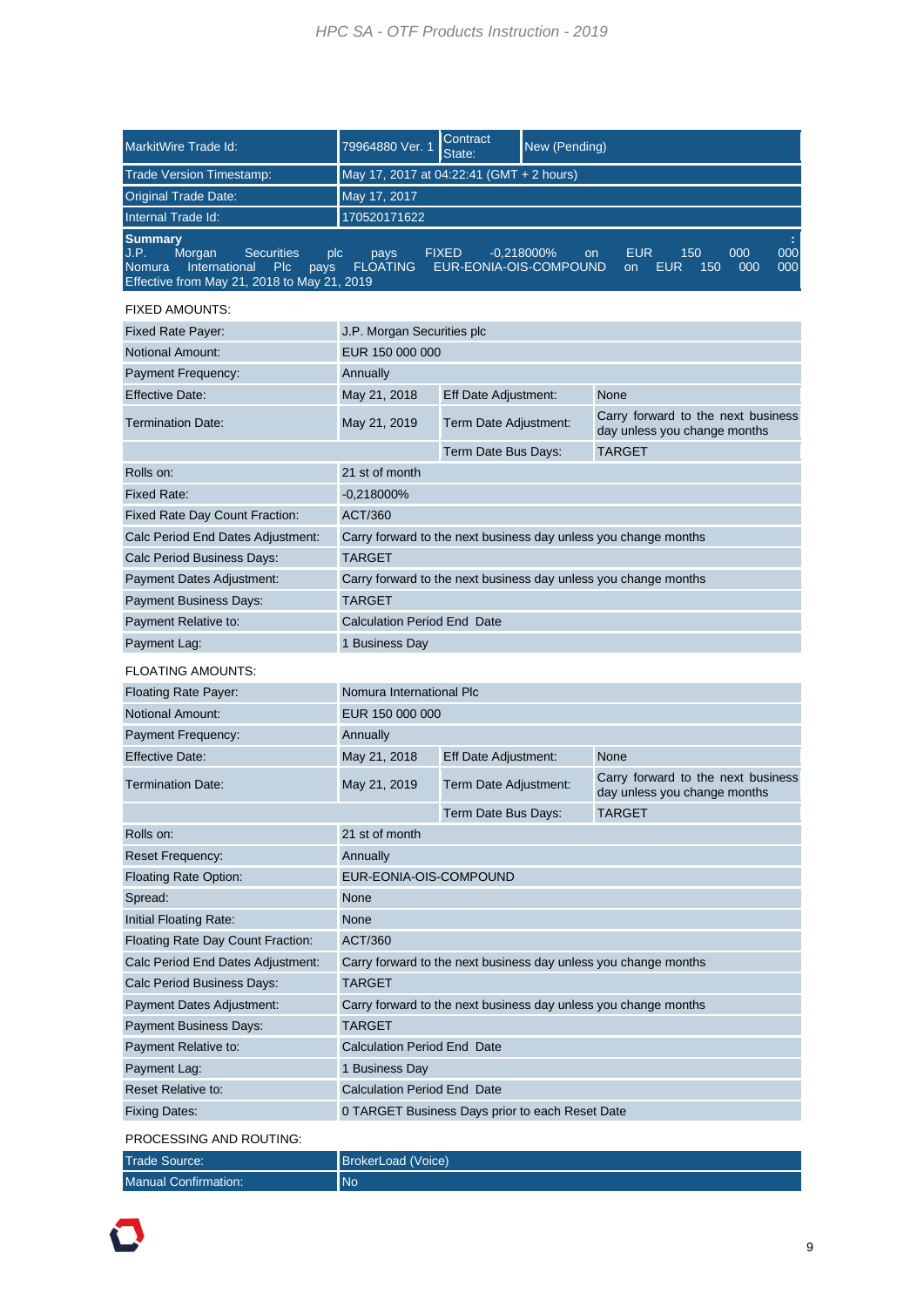#### *HPC SA - OTF Products Instruction - 2019*

| <b>Backloaded Trade:</b>                 | <b>No</b>                   |
|------------------------------------------|-----------------------------|
| <b>Exclude from Clearing:</b>            | <b>No</b>                   |
| <b>Obligation to Clear:</b>              | <b>Yes</b>                  |
| <b>Bilateral Clearing House:</b>         | <b>LCH.Clearnet Limited</b> |
| Non-Standard Settlement Instructions: No |                             |
| <b>Master Agreement Type:</b>            | <b>ISDA</b>                 |
| Contractual Definitions:                 | 2006 ISDA Definitions       |
| MarkitWire Product Type:                 | <b>OIS</b>                  |
| <b>MarkitWire Template:</b>              | <b>OIS EUR 1y</b>           |

#### MANDATORY CLEARING:

| <b>Mandatory Clearing for CAN:</b>                               | <b>No</b>  |
|------------------------------------------------------------------|------------|
| Clearing Exemption for CAN for J.P. Morgan Securities plc:       | <b>No</b>  |
| Clearing Exemption for CAN for Nomura International Plc:         | <b>No</b>  |
| Mandatory Clearing for DoddFrank:                                | <b>Yes</b> |
| Clearing Exemption for DoddFrank for J.P. Morgan Securities plc: | <b>No</b>  |
| Clearing Exemption for DoddFrank for Nomura International Plc:   | <b>No</b>  |
| <b>Mandatory Clearing for ESMA:</b>                              | <b>No</b>  |
| Mandatory Clearing for JFSA:                                     | <b>No</b>  |
| <b>Clearing Exemption for ESMA:</b>                              | <b>No</b>  |
| <b>ESMA Frontloading:</b>                                        | False      |
| Mandatory Clearing for ASIC:                                     | <b>No</b>  |

#### PRIVATE DATA

| <b>Private Version:</b>           | $\overline{0}$              |
|-----------------------------------|-----------------------------|
| <b>Booking State:</b>             | Pending                     |
| Broker:                           | <b>The Operator</b>         |
| <b>Broker Trade Id:</b>           | 170520171622                |
| <b>Brokerage Amount for JPMC:</b> | <b>EUR 456,25</b>           |
| <b>Brokerage Amount for NOMU:</b> | EUR 608,33                  |
| <b>Private Clearing House:</b>    | <b>LCH.Clearnet Limited</b> |

#### REGULATORY REPORTING DATA

| REGULATORY REPORTING DATA (BILATERAL) |                                  |  |
|---------------------------------------|----------------------------------|--|
| <b>Primary Asset Class:</b>           | <b>Interest Rate</b>             |  |
| ID. Product:                          | Interest Rate: IRSwap: OIS       |  |
| Price:                                | $-0.00218$ (Percentage)          |  |
|                                       |                                  |  |
| Jurisdiction:                         | <b>DoddFrank</b>                 |  |
| <b>Regulator Type:</b>                | <b>BroadBased</b>                |  |
| UTI/USI Issuer:                       | 1030244641                       |  |
| UTI/USI:                              | MARKITWIRE0000000000000079964880 |  |
| <b>Obligatory Reporting:</b>          | Yes                              |  |
| Counterparty making the declaration:  | J.P. Morgan Securities plc       |  |
| <b>Clearing Mandatory:</b>            | Yes                              |  |
| Reported By:                          | J.P. Morgan Securities plc       |  |
| Destination SDR/TR:                   | <b>DTCCSDR</b>                   |  |
| Via Intermediary:                     | <b>DTCCGTR</b>                   |  |
|                                       |                                  |  |

#### REGULATORY REPORTING DATA (UNILATERAL)

| <b>Execution Timestamp:</b> | May 17, 2017 at 04:21:31 (GMT + 2 hours) |
|-----------------------------|------------------------------------------|
| <b>Execution Venue:</b>     | <b>Off Facility</b>                      |